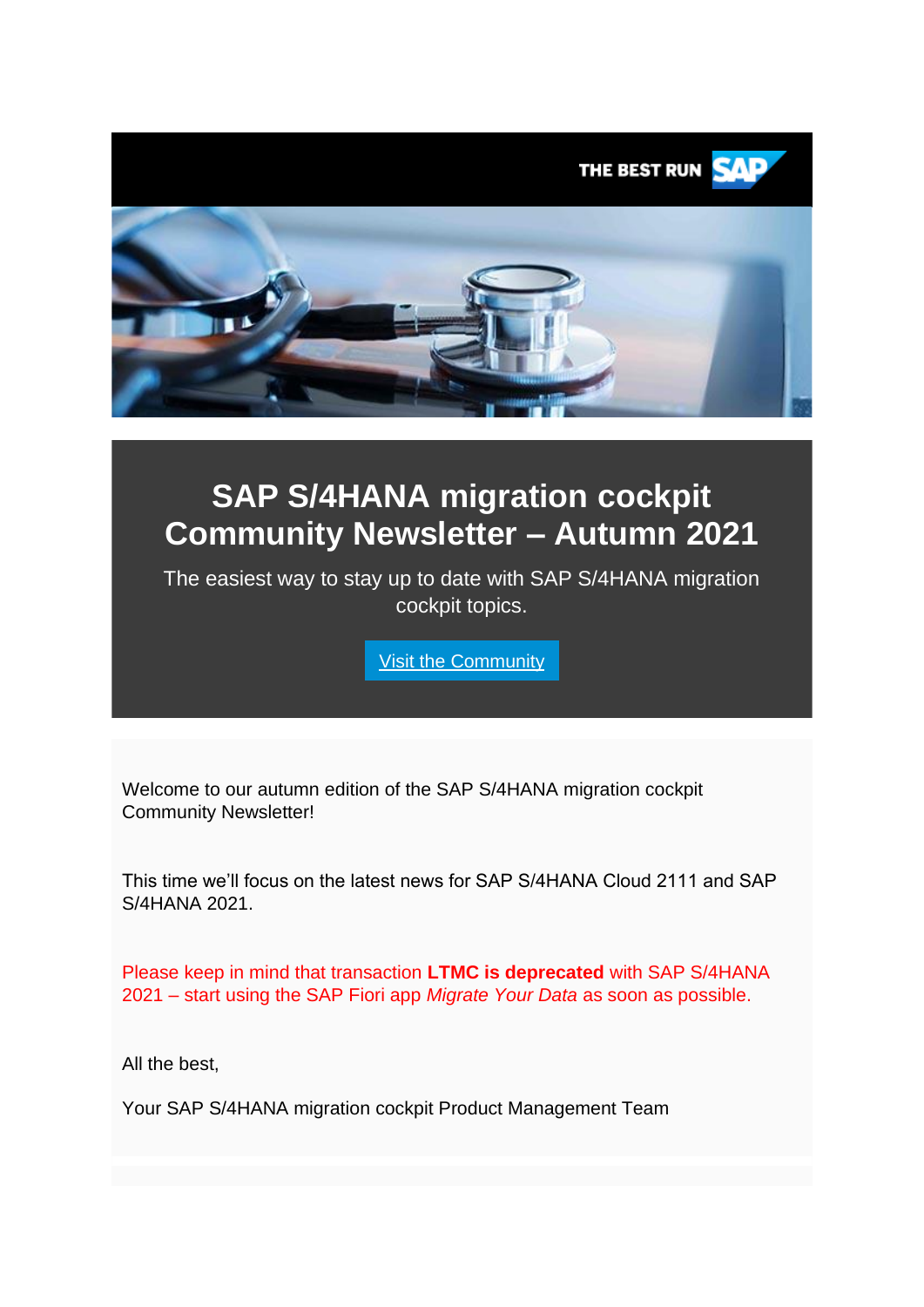

## **Development News for the SAP S/4HANA migration cockpit**

Explore new features such as viewing the migration results and the transport concept.

Read the [Development News.](https://smc-link.s4hana.ondemand.com/eu/data-buffer/sap/public/cuan/link/100/86A407E4F3AA0D717FC0041E290F07FBFB7D07C2?_V_=2&_K11_=E3399532CAE908F4AF94205FC1F56552F20C4429&_L54AD1F204_=c2NlbmFyaW89TUxDUEcmdGVuYW50PW15MzAwNzIzLnM0aGFuYS5vbmRlbWFuZC5jb20mdGFyZ2V0PWh0dHBzOi8vd3d3LnNhcC5jb20vZG9jdW1lbnRzLzIwMjEvMTAvNDAxMTY5ZDAtMDA3ZS0wMDEwLWJjYTYtYzY4ZjdlNjAwMzliLmh0bWw/c2FwLW91dGJvdW5kLWlkPTg2QTQwN0U0RjNBQTBENzE3RkMwMDQxRTI5MEYwN0ZCRkI3RDA3QzImc21jX2NhbXBhaWduX2lkPTAwMDAwMjIyNjcmc291cmNlPWVtYWlsLXNtYw&_K13_=333&_K14_=0df041609234c07e5f8add02a793184ea15cdb35f422801be6f78ebdee9da691)

[Register for our DevNew Sessions.](#page-2-0)



# **Transport functionality**

This is now also in place for the migration approach Migrate Data Using Staging Tables.

Find details in this [slide deck.](https://smc-link.s4hana.ondemand.com/eu/data-buffer/sap/public/cuan/link/100/86A407E4F3AA0D717FC0041E290F07FBFB7D07C2?_V_=2&_K11_=EF4B6CCFC1D6550E114ED849B0533D2C14B9B617&_L54AD1F204_=c2NlbmFyaW89TUxDUEcmdGVuYW50PW15MzAwNzIzLnM0aGFuYS5vbmRlbWFuZC5jb20mdGFyZ2V0PWh0dHBzOi8vd3d3LnNhcC5jb20vZG9jdW1lbnRzLzIwMjEvMTAvNmFmNTkyOWQtMDA3ZS0wMDEwLWJjYTYtYzY4ZjdlNjAwMzliLmh0bWw/c2FwLW91dGJvdW5kLWlkPTg2QTQwN0U0RjNBQTBENzE3RkMwMDQxRTI5MEYwN0ZCRkI3RDA3QzImc21jX2NhbXBhaWduX2lkPTAwMDAwMjIyNjcmc291cmNlPWVtYWlsLXNtYw&_K13_=333&_K14_=bf6bd485abab84eac2d46a17fe4059f60edc48405f5165918db8318ed2224f6f)

Check SAP Note 3104790 - [Modifiable](https://smc-link.s4hana.ondemand.com/eu/data-buffer/sap/public/cuan/link/100/86A407E4F3AA0D717FC0041E290F07FBFB7D07C2?_V_=2&_K11_=5596D79046217D31AB052533F5C62E3FEDE8381E&_L54AD1F204_=c2NlbmFyaW89TUxDUEcmdGVuYW50PW15MzAwNzIzLnM0aGFuYS5vbmRlbWFuZC5jb20mdGFyZ2V0PWh0dHBzOi8vbGF1bmNocGFkLnN1cHBvcnQuc2FwLmNvbS8/c2FwLW91dGJvdW5kLWlkPTg2QTQwN0U0RjNBQTBENzE3RkMwMDQxRTI5MEYwN0ZCRkI3RDA3QzImc21jX2NhbXBhaWduX2lkPTAwMDAwMjIyNjcmc291cmNlPWVtYWlsLXNtYyMvbm90ZXMvMzEwNDc5MA&_K13_=333&_K14_=10dc2d7e02efec02a2e8be2e434ee09df097e5d76ba45e6cf8ec1ed1896e7359)  [Systems and Transport Concept, SAP](https://smc-link.s4hana.ondemand.com/eu/data-buffer/sap/public/cuan/link/100/86A407E4F3AA0D717FC0041E290F07FBFB7D07C2?_V_=2&_K11_=5596D79046217D31AB052533F5C62E3FEDE8381E&_L54AD1F204_=c2NlbmFyaW89TUxDUEcmdGVuYW50PW15MzAwNzIzLnM0aGFuYS5vbmRlbWFuZC5jb20mdGFyZ2V0PWh0dHBzOi8vbGF1bmNocGFkLnN1cHBvcnQuc2FwLmNvbS8/c2FwLW91dGJvdW5kLWlkPTg2QTQwN0U0RjNBQTBENzE3RkMwMDQxRTI5MEYwN0ZCRkI3RDA3QzImc21jX2NhbXBhaWduX2lkPTAwMDAwMjIyNjcmc291cmNlPWVtYWlsLXNtYyMvbm90ZXMvMzEwNDc5MA&_K13_=333&_K14_=10dc2d7e02efec02a2e8be2e434ee09df097e5d76ba45e6cf8ec1ed1896e7359)  [S/4HANA Migration Cockpit -](https://smc-link.s4hana.ondemand.com/eu/data-buffer/sap/public/cuan/link/100/86A407E4F3AA0D717FC0041E290F07FBFB7D07C2?_V_=2&_K11_=5596D79046217D31AB052533F5C62E3FEDE8381E&_L54AD1F204_=c2NlbmFyaW89TUxDUEcmdGVuYW50PW15MzAwNzIzLnM0aGFuYS5vbmRlbWFuZC5jb20mdGFyZ2V0PWh0dHBzOi8vbGF1bmNocGFkLnN1cHBvcnQuc2FwLmNvbS8/c2FwLW91dGJvdW5kLWlkPTg2QTQwN0U0RjNBQTBENzE3RkMwMDQxRTI5MEYwN0ZCRkI3RDA3QzImc21jX2NhbXBhaWduX2lkPTAwMDAwMjIyNjcmc291cmNlPWVtYWlsLXNtYyMvbm90ZXMvMzEwNDc5MA&_K13_=333&_K14_=10dc2d7e02efec02a2e8be2e434ee09df097e5d76ba45e6cf8ec1ed1896e7359) Migrate [Data Using Staging Tables.](https://smc-link.s4hana.ondemand.com/eu/data-buffer/sap/public/cuan/link/100/86A407E4F3AA0D717FC0041E290F07FBFB7D07C2?_V_=2&_K11_=5596D79046217D31AB052533F5C62E3FEDE8381E&_L54AD1F204_=c2NlbmFyaW89TUxDUEcmdGVuYW50PW15MzAwNzIzLnM0aGFuYS5vbmRlbWFuZC5jb20mdGFyZ2V0PWh0dHBzOi8vbGF1bmNocGFkLnN1cHBvcnQuc2FwLmNvbS8/c2FwLW91dGJvdW5kLWlkPTg2QTQwN0U0RjNBQTBENzE3RkMwMDQxRTI5MEYwN0ZCRkI3RDA3QzImc21jX2NhbXBhaWduX2lkPTAwMDAwMjIyNjcmc291cmNlPWVtYWlsLXNtYyMvbm90ZXMvMzEwNDc5MA&_K13_=333&_K14_=10dc2d7e02efec02a2e8be2e434ee09df097e5d76ba45e6cf8ec1ed1896e7359)



#### **New Overview Slide Deck Available**

Find an updated slide deck for the SAP S/4HANA migration cockpit for SAP S/4HANA 2021 and SAP S/4HANA Cloud 2111.



## **Learning Assets in SAP Learning Hub**

Get an overview of all live and recorded webcasts for the SAP [S/4HANA migration cockpit.](https://smc-link.s4hana.ondemand.com/eu/data-buffer/sap/public/cuan/link/100/86A407E4F3AA0D717FC0041E290F07FBFB7D07C2?_V_=2&_K11_=98F5704DB0FC27FCBD37E1BB2CF5341506FB79C4&_L54AD1F204_=c2NlbmFyaW89TUxDUEcmdGVuYW50PW15MzAwNzIzLnM0aGFuYS5vbmRlbWFuZC5jb20mdGFyZ2V0PWh0dHBzOi8vbGF1bmNocGFkLnN1cHBvcnQuc2FwLmNvbS8/c2FwLW91dGJvdW5kLWlkPTg2QTQwN0U0RjNBQTBENzE3RkMwMDQxRTI5MEYwN0ZCRkI3RDA3QzImc21jX2NhbXBhaWduX2lkPTAwMDAwMjIyNjcmc291cmNlPWVtYWlsLXNtYyMvbm90ZXMvMzA4MTk4MQ&_K13_=333&_K14_=01831294446ec651591318e54665d751a6f8b908284da3c89461d59b8c87b8e9)

[Read the blog.](https://smc-link.s4hana.ondemand.com/eu/data-buffer/sap/public/cuan/link/100/86A407E4F3AA0D717FC0041E290F07FBFB7D07C2?_V_=2&_K11_=8C6900FBC6D8FC35D4536092AFD5A54805374272&_L54AD1F204_=c2NlbmFyaW89TUxDUEcmdGVuYW50PW15MzAwNzIzLnM0aGFuYS5vbmRlbWFuZC5jb20mdGFyZ2V0PWh0dHBzOi8vYmxvZ3Muc2FwLmNvbS8yMDIwLzA2LzA1L3RyeS1vdXItbmV3LXNhcC1zLTRoYW5hLW1pZ3JhdGlvbi1jb2NrcGl0LW1pZ3JhdGlvbi1vYmplY3QtbW9kZWxlci1jdXJyaWN1bHVtLz9zYXAtb3V0Ym91bmQtaWQ9ODZBNDA3RTRGM0FBMEQ3MTdGQzAwNDFFMjkwRjA3RkJGQjdEMDdDMiZzbWNfY2FtcGFpZ25faWQ9MDAwMDAyMjI2NyZzb3VyY2U9ZW1haWwtc21j&_K13_=333&_K14_=19b8155af2bc419f451fe42ef33957e8180257b5b3fc80c2ef45348a32eefafb)

[Check the slide deck.](https://smc-link.s4hana.ondemand.com/eu/data-buffer/sap/public/cuan/link/100/86A407E4F3AA0D717FC0041E290F07FBFB7D07C2?_V_=2&_K11_=FD55BED0ECE07E943CAB3F1AAA3D8B965F2D1D51&_L54AD1F204_=c2NlbmFyaW89TUxDUEcmdGVuYW50PW15MzAwNzIzLnM0aGFuYS5vbmRlbWFuZC5jb20mdGFyZ2V0PWh0dHBzOi8vd3d3LnNhcC5jb20vZG9jdW1lbnRzLzIwMTcvMDcvMjYxMTNhYzAtYzQ3Yy0wMDEwLTgyYzctZWRhNzFhZjUxMWZhLmh0bWw/c2FwLW91dGJvdW5kLWlkPTg2QTQwN0U0RjNBQTBENzE3RkMwMDQxRTI5MEYwN0ZCRkI3RDA3QzImc21jX2NhbXBhaWduX2lkPTAwMDAwMjIyNjcmc291cmNlPWVtYWlsLXNtYw&_K13_=333&_K14_=b5100a9bd65e8479e477935fba974b091502c46810b8da24a0b11a1d410b32f8)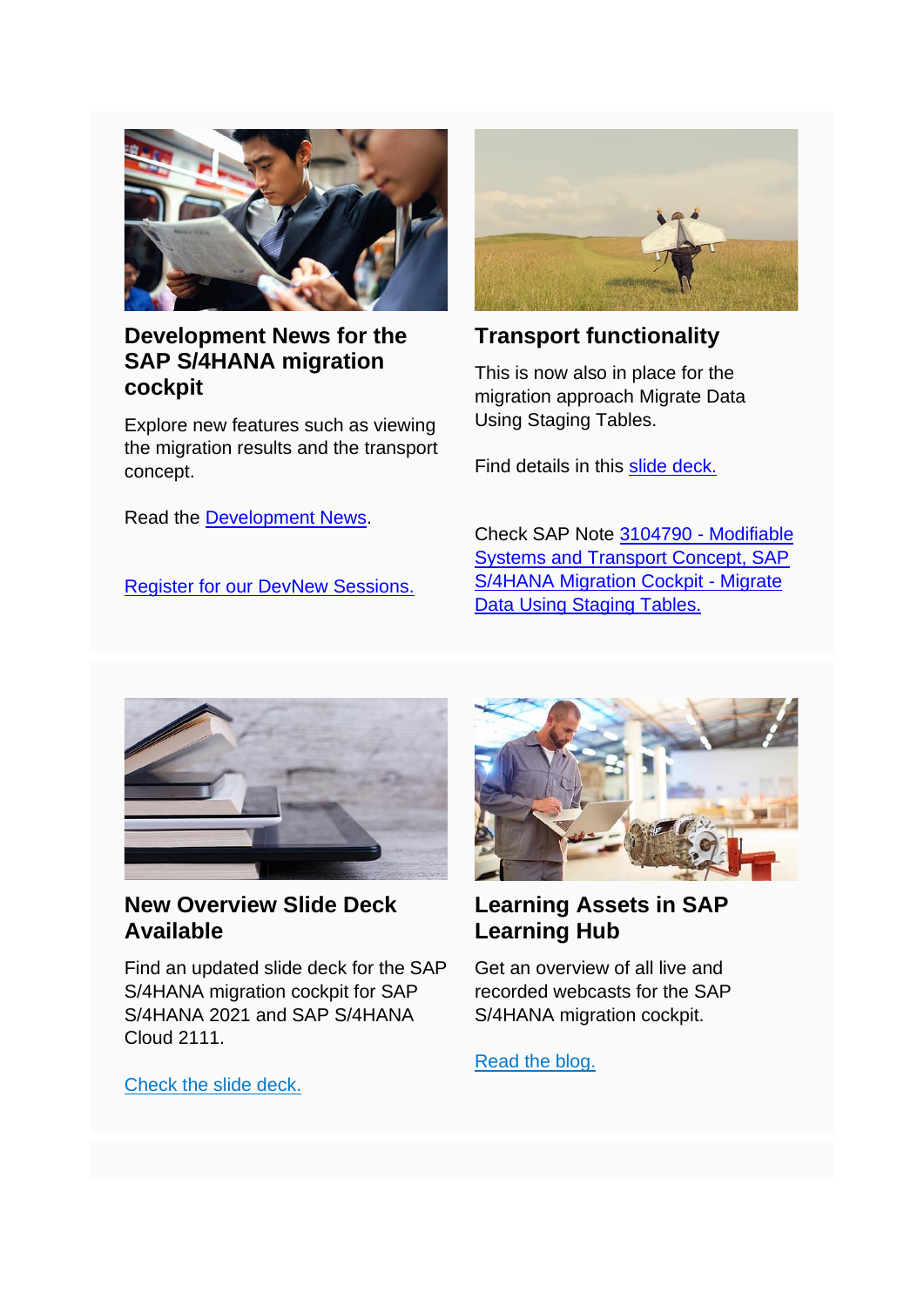

#### **New KBA (Knowledge Base Articles)**

3081981 - [Migration Object Modeler](https://smc-link.s4hana.ondemand.com/eu/data-buffer/sap/public/cuan/link/100/86A407E4F3AA0D717FC0041E290F07FBFB7D07C2?_V_=2&_K11_=DB5EB9724763046A3B642B17BC75418740882391&_L54AD1F204_=c2NlbmFyaW89TUxDUEcmdGVuYW50PW15MzAwNzIzLnM0aGFuYS5vbmRlbWFuZC5jb20mdGFyZ2V0PWh0dHBzOi8vbGF1bmNocGFkLnN1cHBvcnQuc2FwLmNvbS8/c2FwLW91dGJvdW5kLWlkPTg2QTQwN0U0RjNBQTBENzE3RkMwMDQxRTI5MEYwN0ZCRkI3RDA3QzImc21jX2NhbXBhaWduX2lkPTAwMDAwMjIyNjcmc291cmNlPWVtYWlsLXNtYyMvbm90ZXMvMzA4MTk4MQ&_K13_=333&_K14_=caa4806519e5d4344a0f86771e6fee70c13527dc70db91b3be4c58dda345c34c)  [\(LTMOM\): How to transfer or export /](https://smc-link.s4hana.ondemand.com/eu/data-buffer/sap/public/cuan/link/100/86A407E4F3AA0D717FC0041E290F07FBFB7D07C2?_V_=2&_K11_=DB5EB9724763046A3B642B17BC75418740882391&_L54AD1F204_=c2NlbmFyaW89TUxDUEcmdGVuYW50PW15MzAwNzIzLnM0aGFuYS5vbmRlbWFuZC5jb20mdGFyZ2V0PWh0dHBzOi8vbGF1bmNocGFkLnN1cHBvcnQuc2FwLmNvbS8/c2FwLW91dGJvdW5kLWlkPTg2QTQwN0U0RjNBQTBENzE3RkMwMDQxRTI5MEYwN0ZCRkI3RDA3QzImc21jX2NhbXBhaWduX2lkPTAwMDAwMjIyNjcmc291cmNlPWVtYWlsLXNtYyMvbm90ZXMvMzA4MTk4MQ&_K13_=333&_K14_=caa4806519e5d4344a0f86771e6fee70c13527dc70db91b3be4c58dda345c34c)  [import a project from one system to](https://smc-link.s4hana.ondemand.com/eu/data-buffer/sap/public/cuan/link/100/86A407E4F3AA0D717FC0041E290F07FBFB7D07C2?_V_=2&_K11_=DB5EB9724763046A3B642B17BC75418740882391&_L54AD1F204_=c2NlbmFyaW89TUxDUEcmdGVuYW50PW15MzAwNzIzLnM0aGFuYS5vbmRlbWFuZC5jb20mdGFyZ2V0PWh0dHBzOi8vbGF1bmNocGFkLnN1cHBvcnQuc2FwLmNvbS8/c2FwLW91dGJvdW5kLWlkPTg2QTQwN0U0RjNBQTBENzE3RkMwMDQxRTI5MEYwN0ZCRkI3RDA3QzImc21jX2NhbXBhaWduX2lkPTAwMDAwMjIyNjcmc291cmNlPWVtYWlsLXNtYyMvbm90ZXMvMzA4MTk4MQ&_K13_=333&_K14_=caa4806519e5d4344a0f86771e6fee70c13527dc70db91b3be4c58dda345c34c)  [another, Migration Cockpit -](https://smc-link.s4hana.ondemand.com/eu/data-buffer/sap/public/cuan/link/100/86A407E4F3AA0D717FC0041E290F07FBFB7D07C2?_V_=2&_K11_=DB5EB9724763046A3B642B17BC75418740882391&_L54AD1F204_=c2NlbmFyaW89TUxDUEcmdGVuYW50PW15MzAwNzIzLnM0aGFuYS5vbmRlbWFuZC5jb20mdGFyZ2V0PWh0dHBzOi8vbGF1bmNocGFkLnN1cHBvcnQuc2FwLmNvbS8/c2FwLW91dGJvdW5kLWlkPTg2QTQwN0U0RjNBQTBENzE3RkMwMDQxRTI5MEYwN0ZCRkI3RDA3QzImc21jX2NhbXBhaWduX2lkPTAwMDAwMjIyNjcmc291cmNlPWVtYWlsLXNtYyMvbm90ZXMvMzA4MTk4MQ&_K13_=333&_K14_=caa4806519e5d4344a0f86771e6fee70c13527dc70db91b3be4c58dda345c34c) Migrate [Data Using Staging Tables.](https://smc-link.s4hana.ondemand.com/eu/data-buffer/sap/public/cuan/link/100/86A407E4F3AA0D717FC0041E290F07FBFB7D07C2?_V_=2&_K11_=DB5EB9724763046A3B642B17BC75418740882391&_L54AD1F204_=c2NlbmFyaW89TUxDUEcmdGVuYW50PW15MzAwNzIzLnM0aGFuYS5vbmRlbWFuZC5jb20mdGFyZ2V0PWh0dHBzOi8vbGF1bmNocGFkLnN1cHBvcnQuc2FwLmNvbS8/c2FwLW91dGJvdW5kLWlkPTg2QTQwN0U0RjNBQTBENzE3RkMwMDQxRTI5MEYwN0ZCRkI3RDA3QzImc21jX2NhbXBhaWduX2lkPTAwMDAwMjIyNjcmc291cmNlPWVtYWlsLXNtYyMvbm90ZXMvMzA4MTk4MQ&_K13_=333&_K14_=caa4806519e5d4344a0f86771e6fee70c13527dc70db91b3be4c58dda345c34c)

2996675 - [Migrate your Data App –](https://smc-link.s4hana.ondemand.com/eu/data-buffer/sap/public/cuan/link/100/86A407E4F3AA0D717FC0041E290F07FBFB7D07C2?_V_=2&_K11_=429A6CD3BF58D727CBC1378ADCEA6A939BFC8D48&_L54AD1F204_=c2NlbmFyaW89TUxDUEcmdGVuYW50PW15MzAwNzIzLnM0aGFuYS5vbmRlbWFuZC5jb20mdGFyZ2V0PWh0dHBzOi8vbGF1bmNocGFkLnN1cHBvcnQuc2FwLmNvbS8/c2FwLW91dGJvdW5kLWlkPTg2QTQwN0U0RjNBQTBENzE3RkMwMDQxRTI5MEYwN0ZCRkI3RDA3QzImc21jX2NhbXBhaWduX2lkPTAwMDAwMjIyNjcmc291cmNlPWVtYWlsLXNtYyMvbm90ZXMvMjk5NjY3NQ&_K13_=333&_K14_=865757b5f688ffe2dd2ae62d49bb9539f638e8223136346b2fb56bd14726ddee) **Migration Cockpit: Migration objects** [fail to generate; inconsistency found](https://smc-link.s4hana.ondemand.com/eu/data-buffer/sap/public/cuan/link/100/86A407E4F3AA0D717FC0041E290F07FBFB7D07C2?_V_=2&_K11_=429A6CD3BF58D727CBC1378ADCEA6A939BFC8D48&_L54AD1F204_=c2NlbmFyaW89TUxDUEcmdGVuYW50PW15MzAwNzIzLnM0aGFuYS5vbmRlbWFuZC5jb20mdGFyZ2V0PWh0dHBzOi8vbGF1bmNocGFkLnN1cHBvcnQuc2FwLmNvbS8/c2FwLW91dGJvdW5kLWlkPTg2QTQwN0U0RjNBQTBENzE3RkMwMDQxRTI5MEYwN0ZCRkI3RDA3QzImc21jX2NhbXBhaWduX2lkPTAwMDAwMjIyNjcmc291cmNlPWVtYWlsLXNtYyMvbm90ZXMvMjk5NjY3NQ&_K13_=333&_K14_=865757b5f688ffe2dd2ae62d49bb9539f638e8223136346b2fb56bd14726ddee)  [or, system error during preparation](https://smc-link.s4hana.ondemand.com/eu/data-buffer/sap/public/cuan/link/100/86A407E4F3AA0D717FC0041E290F07FBFB7D07C2?_V_=2&_K11_=429A6CD3BF58D727CBC1378ADCEA6A939BFC8D48&_L54AD1F204_=c2NlbmFyaW89TUxDUEcmdGVuYW50PW15MzAwNzIzLnM0aGFuYS5vbmRlbWFuZC5jb20mdGFyZ2V0PWh0dHBzOi8vbGF1bmNocGFkLnN1cHBvcnQuc2FwLmNvbS8/c2FwLW91dGJvdW5kLWlkPTg2QTQwN0U0RjNBQTBENzE3RkMwMDQxRTI5MEYwN0ZCRkI3RDA3QzImc21jX2NhbXBhaWduX2lkPTAwMDAwMjIyNjcmc291cmNlPWVtYWlsLXNtYyMvbm90ZXMvMjk5NjY3NQ&_K13_=333&_K14_=865757b5f688ffe2dd2ae62d49bb9539f638e8223136346b2fb56bd14726ddee)  [appears due to SAP S/4HANA Cloud](https://smc-link.s4hana.ondemand.com/eu/data-buffer/sap/public/cuan/link/100/86A407E4F3AA0D717FC0041E290F07FBFB7D07C2?_V_=2&_K11_=429A6CD3BF58D727CBC1378ADCEA6A939BFC8D48&_L54AD1F204_=c2NlbmFyaW89TUxDUEcmdGVuYW50PW15MzAwNzIzLnM0aGFuYS5vbmRlbWFuZC5jb20mdGFyZ2V0PWh0dHBzOi8vbGF1bmNocGFkLnN1cHBvcnQuc2FwLmNvbS8/c2FwLW91dGJvdW5kLWlkPTg2QTQwN0U0RjNBQTBENzE3RkMwMDQxRTI5MEYwN0ZCRkI3RDA3QzImc21jX2NhbXBhaWduX2lkPTAwMDAwMjIyNjcmc291cmNlPWVtYWlsLXNtYyMvbm90ZXMvMjk5NjY3NQ&_K13_=333&_K14_=865757b5f688ffe2dd2ae62d49bb9539f638e8223136346b2fb56bd14726ddee)  [system upgrades.](https://smc-link.s4hana.ondemand.com/eu/data-buffer/sap/public/cuan/link/100/86A407E4F3AA0D717FC0041E290F07FBFB7D07C2?_V_=2&_K11_=429A6CD3BF58D727CBC1378ADCEA6A939BFC8D48&_L54AD1F204_=c2NlbmFyaW89TUxDUEcmdGVuYW50PW15MzAwNzIzLnM0aGFuYS5vbmRlbWFuZC5jb20mdGFyZ2V0PWh0dHBzOi8vbGF1bmNocGFkLnN1cHBvcnQuc2FwLmNvbS8/c2FwLW91dGJvdW5kLWlkPTg2QTQwN0U0RjNBQTBENzE3RkMwMDQxRTI5MEYwN0ZCRkI3RDA3QzImc21jX2NhbXBhaWduX2lkPTAwMDAwMjIyNjcmc291cmNlPWVtYWlsLXNtYyMvbm90ZXMvMjk5NjY3NQ&_K13_=333&_K14_=865757b5f688ffe2dd2ae62d49bb9539f638e8223136346b2fb56bd14726ddee)



# **Performance KBA**

Find details and tips & tricks about performance in the following KBAs:

3065607 - [Performance tips & tricks for](https://smc-link.s4hana.ondemand.com/eu/data-buffer/sap/public/cuan/link/100/86A407E4F3AA0D717FC0041E290F07FBFB7D07C2?_V_=2&_K11_=00D4F4AFD76519FE2892A76AC1EC88392B749B0D&_L54AD1F204_=c2NlbmFyaW89TUxDUEcmdGVuYW50PW15MzAwNzIzLnM0aGFuYS5vbmRlbWFuZC5jb20mdGFyZ2V0PWh0dHBzOi8vbGF1bmNocGFkLnN1cHBvcnQuc2FwLmNvbS8/c2FwLW91dGJvdW5kLWlkPTg2QTQwN0U0RjNBQTBENzE3RkMwMDQxRTI5MEYwN0ZCRkI3RDA3QzImc21jX2NhbXBhaWduX2lkPTAwMDAwMjIyNjcmc291cmNlPWVtYWlsLXNtYyMvbm90ZXMvMzA2NTYwNw&_K13_=333&_K14_=40aa7873ef26cbed3be18bd44b0c6f1d8df0e640dc707e21d1dbbdff54aedd34)  SAP S/4HANA Migration Cockpit: Migrate Data **[Using Staging Tables.](https://smc-link.s4hana.ondemand.com/eu/data-buffer/sap/public/cuan/link/100/86A407E4F3AA0D717FC0041E290F07FBFB7D07C2?_V_=2&_K11_=00D4F4AFD76519FE2892A76AC1EC88392B749B0D&_L54AD1F204_=c2NlbmFyaW89TUxDUEcmdGVuYW50PW15MzAwNzIzLnM0aGFuYS5vbmRlbWFuZC5jb20mdGFyZ2V0PWh0dHBzOi8vbGF1bmNocGFkLnN1cHBvcnQuc2FwLmNvbS8/c2FwLW91dGJvdW5kLWlkPTg2QTQwN0U0RjNBQTBENzE3RkMwMDQxRTI5MEYwN0ZCRkI3RDA3QzImc21jX2NhbXBhaWduX2lkPTAwMDAwMjIyNjcmc291cmNlPWVtYWlsLXNtYyMvbm90ZXMvMzA2NTYwNw&_K13_=333&_K14_=40aa7873ef26cbed3be18bd44b0c6f1d8df0e640dc707e21d1dbbdff54aedd34)**

3056885 - [SAP S/4HANA Migration](https://smc-link.s4hana.ondemand.com/eu/data-buffer/sap/public/cuan/link/100/86A407E4F3AA0D717FC0041E290F07FBFB7D07C2?_V_=2&_K11_=AD645303CA0F78696FED5A92AE1C05000EA34B60&_L54AD1F204_=c2NlbmFyaW89TUxDUEcmdGVuYW50PW15MzAwNzIzLnM0aGFuYS5vbmRlbWFuZC5jb20mdGFyZ2V0PWh0dHBzOi8vbGF1bmNocGFkLnN1cHBvcnQuc2FwLmNvbS8/c2FwLW91dGJvdW5kLWlkPTg2QTQwN0U0RjNBQTBENzE3RkMwMDQxRTI5MEYwN0ZCRkI3RDA3QzImc21jX2NhbXBhaWduX2lkPTAwMDAwMjIyNjcmc291cmNlPWVtYWlsLXNtYyMvbm90ZXMvMzA1Njg4NQ&_K13_=333&_K14_=367414c4c8259028010850a5d1805a4699f3c7b29fd1befd19631a5e65ee67ae)  Cockpit: **[Transfer data directly](https://smc-link.s4hana.ondemand.com/eu/data-buffer/sap/public/cuan/link/100/86A407E4F3AA0D717FC0041E290F07FBFB7D07C2?_V_=2&_K11_=AD645303CA0F78696FED5A92AE1C05000EA34B60&_L54AD1F204_=c2NlbmFyaW89TUxDUEcmdGVuYW50PW15MzAwNzIzLnM0aGFuYS5vbmRlbWFuZC5jb20mdGFyZ2V0PWh0dHBzOi8vbGF1bmNocGFkLnN1cHBvcnQuc2FwLmNvbS8/c2FwLW91dGJvdW5kLWlkPTg2QTQwN0U0RjNBQTBENzE3RkMwMDQxRTI5MEYwN0ZCRkI3RDA3QzImc21jX2NhbXBhaWduX2lkPTAwMDAwMjIyNjcmc291cmNlPWVtYWlsLXNtYyMvbm90ZXMvMzA1Njg4NQ&_K13_=333&_K14_=367414c4c8259028010850a5d1805a4699f3c7b29fd1befd19631a5e65ee67ae)** from SAP system - [Performance tips &](https://smc-link.s4hana.ondemand.com/eu/data-buffer/sap/public/cuan/link/100/86A407E4F3AA0D717FC0041E290F07FBFB7D07C2?_V_=2&_K11_=AD645303CA0F78696FED5A92AE1C05000EA34B60&_L54AD1F204_=c2NlbmFyaW89TUxDUEcmdGVuYW50PW15MzAwNzIzLnM0aGFuYS5vbmRlbWFuZC5jb20mdGFyZ2V0PWh0dHBzOi8vbGF1bmNocGFkLnN1cHBvcnQuc2FwLmNvbS8/c2FwLW91dGJvdW5kLWlkPTg2QTQwN0U0RjNBQTBENzE3RkMwMDQxRTI5MEYwN0ZCRkI3RDA3QzImc21jX2NhbXBhaWduX2lkPTAwMDAwMjIyNjcmc291cmNlPWVtYWlsLXNtYyMvbm90ZXMvMzA1Njg4NQ&_K13_=333&_K14_=367414c4c8259028010850a5d1805a4699f3c7b29fd1befd19631a5e65ee67ae)  [tricks.](https://smc-link.s4hana.ondemand.com/eu/data-buffer/sap/public/cuan/link/100/86A407E4F3AA0D717FC0041E290F07FBFB7D07C2?_V_=2&_K11_=AD645303CA0F78696FED5A92AE1C05000EA34B60&_L54AD1F204_=c2NlbmFyaW89TUxDUEcmdGVuYW50PW15MzAwNzIzLnM0aGFuYS5vbmRlbWFuZC5jb20mdGFyZ2V0PWh0dHBzOi8vbGF1bmNocGFkLnN1cHBvcnQuc2FwLmNvbS8/c2FwLW91dGJvdW5kLWlkPTg2QTQwN0U0RjNBQTBENzE3RkMwMDQxRTI5MEYwN0ZCRkI3RDA3QzImc21jX2NhbXBhaWduX2lkPTAwMDAwMjIyNjcmc291cmNlPWVtYWlsLXNtYyMvbm90ZXMvMzA1Njg4NQ&_K13_=333&_K14_=367414c4c8259028010850a5d1805a4699f3c7b29fd1befd19631a5e65ee67ae)



**Upcoming Webinars/Trainings**

## <span id="page-2-0"></span>**SAP S/4HANA Migration Cockpit - Migrate Data Using Staging Tables – Development News, SAP S/4HANA 2021 + SAP S/4HANA Cloud 2111**

We are continuing with our Development News info sessions and would like to invite you to our next session for the SAP S/4HANA Migration Cockpit: What is new for the "**Migrate Data Using Staging Tables**" approach.

Some highlights:

- View migration results
- Transport projects
- Non modifiable systems / productive systems information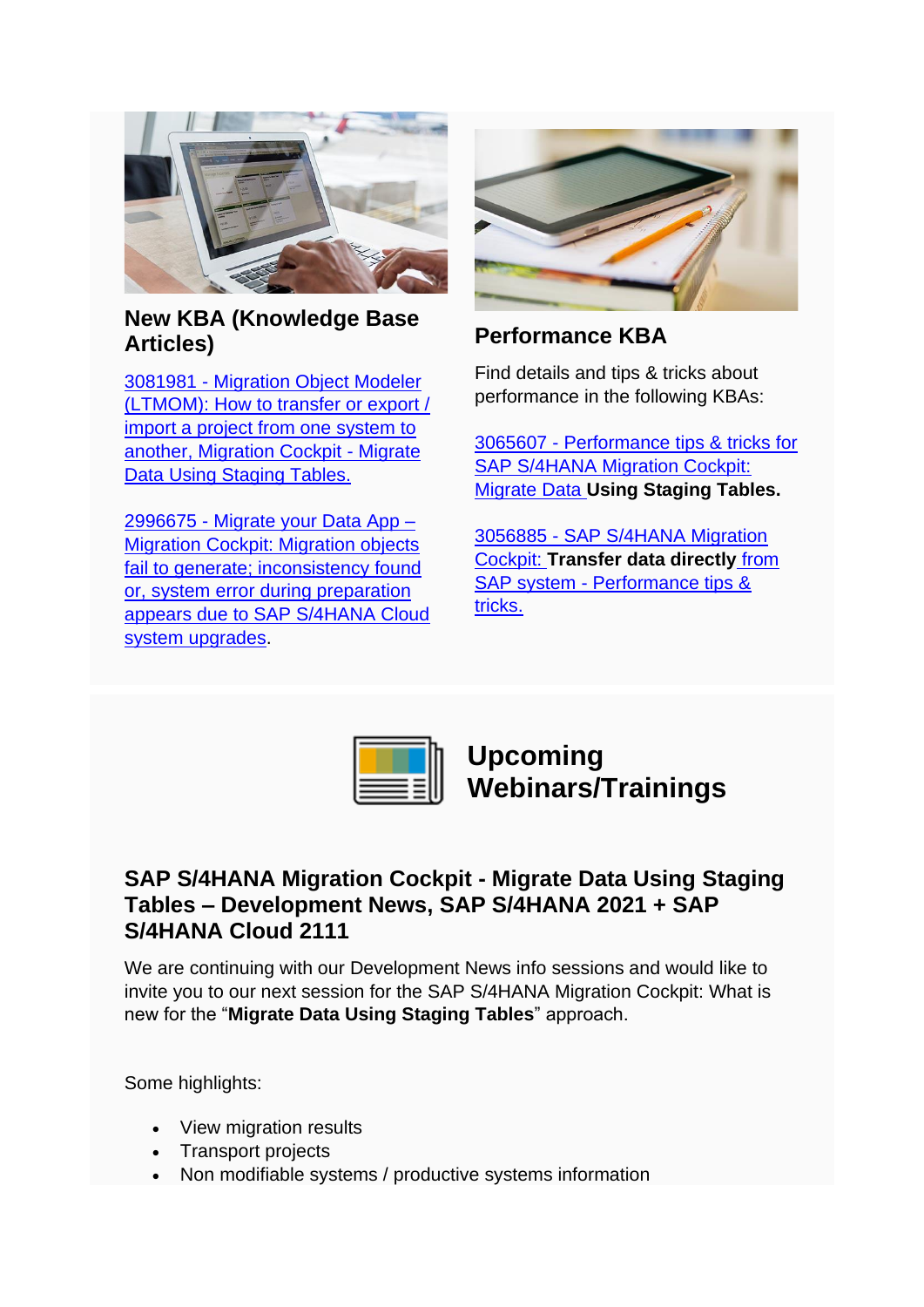• Re-apply customer extensions after content upgrade

#### **16 November 2021, 14:00 – 15:00 CET**

[Register here.](https://smc-link.s4hana.ondemand.com/eu/data-buffer/sap/public/cuan/link/100/86A407E4F3AA0D717FC0041E290F07FBFB7D07C2?_V_=2&_K11_=4C7B68EB07BFDCC4699A61A167827075C7E97BF5&_L54AD1F204_=c2NlbmFyaW89TUxDUEcmdGVuYW50PW15MzAwNzIzLnM0aGFuYS5vbmRlbWFuZC5jb20mdGFyZ2V0PWh0dHBzOi8vd2ViaW5hcnMuc2FwLmNvbS92ZXMtaWQtMjEzMjYtNjI2MDkvZW4vcmVnaXN0cmF0aW9uLmFzcHg/c2FwLW91dGJvdW5kLWlkPTg2QTQwN0U0RjNBQTBENzE3RkMwMDQxRTI5MEYwN0ZCRkI3RDA3QzImc21jX2NhbXBhaWduX2lkPTAwMDAwMjIyNjcmc291cmNlPWVtYWlsLXNtYw&_K13_=333&_K14_=ae3b0078c45efee5e25f53928d6ce672b73f820b6d4feec4bffcc0ffccb89bb7)

#### **SAP S/4HANA Migration Cockpit - Migrate Data Directly from SAP System - Development News SAP S/4HANA 2021**

We are continuing with our Development News info sessions and would like to invite you to our next session for the SAP S/4HANA Migration Cockpit: What is new for the "**Migrate Data Directly from SAP System**" (Direct Transfer) approach.

Some highlights:

- New step Prepare Mapping Tasks
- View migration results
- A detailed view of the migration process

#### **18 November 2021, 14:00 – 15:00 CET**

[Register here.](https://smc-link.s4hana.ondemand.com/eu/data-buffer/sap/public/cuan/link/100/86A407E4F3AA0D717FC0041E290F07FBFB7D07C2?_V_=2&_K11_=0A3A0E68A1CA5AF9BE99DE00E7EF3052FF04B7AA&_L54AD1F204_=c2NlbmFyaW89TUxDUEcmdGVuYW50PW15MzAwNzIzLnM0aGFuYS5vbmRlbWFuZC5jb20mdGFyZ2V0PWh0dHBzOi8vd2ViaW5hcnMuc2FwLmNvbS92ZXMtaWQtMjEzNTgtNjI2NDYvZW4vcmVnaXN0cmF0aW9uLmFzcHg/c2FwLW91dGJvdW5kLWlkPTg2QTQwN0U0RjNBQTBENzE3RkMwMDQxRTI5MEYwN0ZCRkI3RDA3QzImc21jX2NhbXBhaWduX2lkPTAwMDAwMjIyNjcmc291cmNlPWVtYWlsLXNtYw&_K13_=333&_K14_=7e5d15b4c50c47cdcaf5083fbd055fce68d3b86d3880ab2c809b7f7d6e3f76cc)

#### **Join us in SAP TechEd 2021!**

**Lecture:** Use SAP S/4HANA Migration Cockpit for a New SAP S/4HANA Implementation

In this 30-minues lectures, we will give you an overview of the SAP S/4HANA migration cockpit and share what's coming with SAP the S/4HANA 2021 and SAP S/4HANA Cloud 2111 releases.

**November 17, 2021**

[Agenda and Registration.](https://smc-link.s4hana.ondemand.com/eu/data-buffer/sap/public/cuan/link/100/86A407E4F3AA0D717FC0041E290F07FBFB7D07C2?_V_=2&_K11_=DD8BE008D5C5FFCBA812810563297C1655B86A22&_L54AD1F204_=c2NlbmFyaW89TUxDUEcmdGVuYW50PW15MzAwNzIzLnM0aGFuYS5vbmRlbWFuZC5jb20mdGFyZ2V0PWh0dHBzOi8vcmVnLnNhcGV2ZW50cy5zYXAuY29tL2Zsb3cvc2FwL3NhcHRlY2hlZDIwMjEvcG9ydGFsL3BhZ2Uvc2Vzc2lvbnM/c2VhcmNoPURUMTA5JnNhcC1vdXRib3VuZC1pZD04NkE0MDdFNEYzQUEwRDcxN0ZDMDA0MUUyOTBGMDdGQkZCN0QwN0MyJnNtY19jYW1wYWlnbl9pZD0wMDAwMDIyMjY3JnNvdXJjZT1lbWFpbC1zbWM&_K13_=333&_K14_=ca3b06e439be09a359b5a09f8135907b1e473b2d772f698d89772fe3c725e544)

#### **SAP S/4HANA Transition Day**

As part of the SAP S/4HANA Transition Days, we will provide you with the ideal platform for knowledge building and networking. You will benefit from first-hand